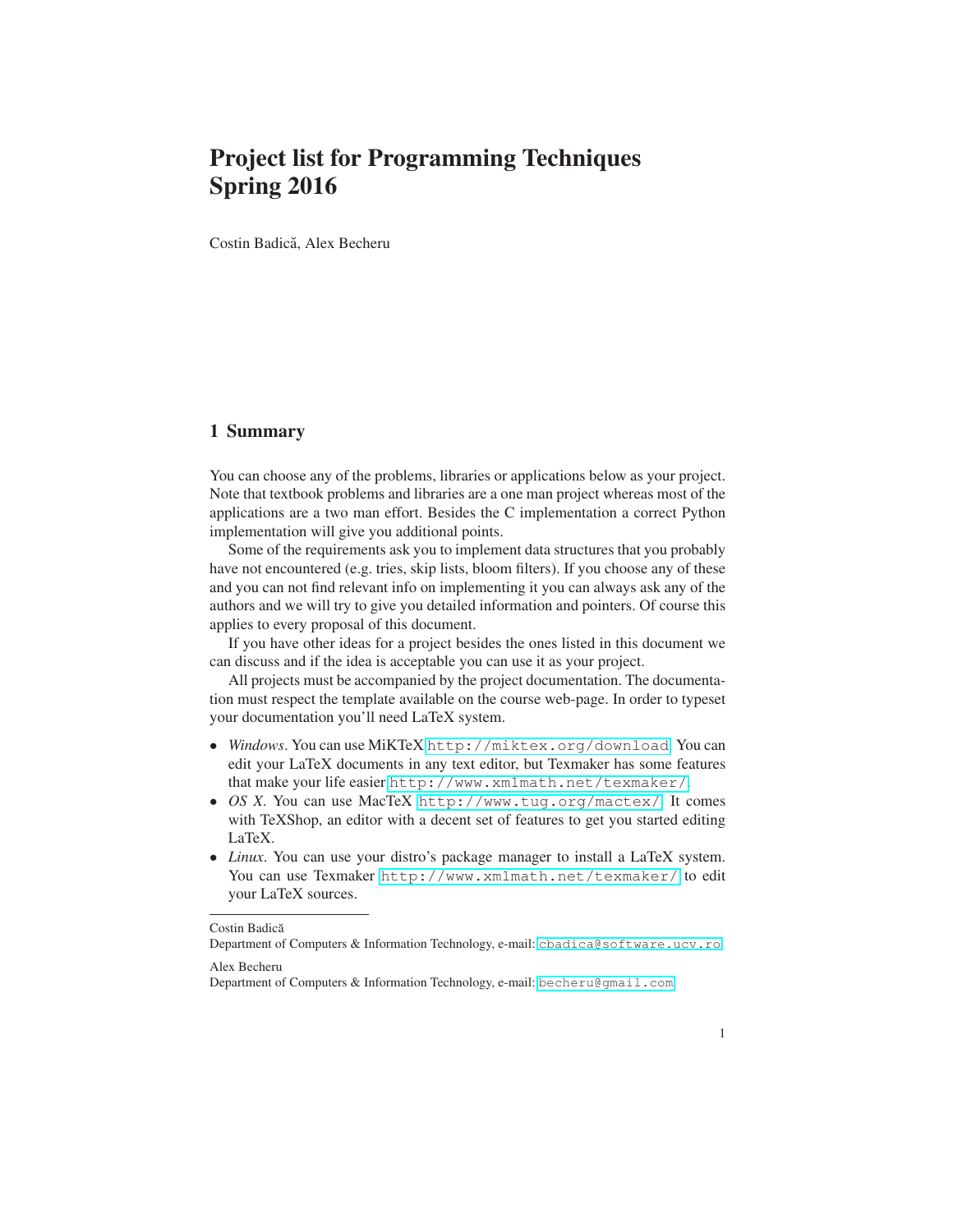• *Web*. You can also use online LaTeX editors thus eliminating the need of installing various packages and/or programs. A free web editor for LaTeX can be found at <http://www.sharelatex.com>.

#### 2 Textbook problems

Since the problems are not complex enough to justify a two-man team, youll have to *work alone*.

- 1. (Individual) *The change-making problem*: How can an amount of money be made with the least number of coins of given denominations?
- 2. (Individual) *The rod-cutting problem*: Given a rod of length n and a table of prices for rods of length from 1 to n, determine the maximum revenue obtainable by cutting up the rod and selling the pieces. Note that an optimal solution may require no cutting at all.
- 3. (Individual) *The eight queens problem*: Place eight queens on an 88 chessboard so that none of them can capture any other using the standard queens moves. The queens must be placed in such a way that no two queens attack each other.
- 4. (Individual) *The task-scheduling problem*: Schedule several competing activities that require exclusive use of a common resource, with a goal of selecting a maximum-size set of mutually compatible activities. Given that an activity has a start time and a finish time two activities are compatible if the intervals between theirs start and finish times don not overlap.
- 5. (Individual) Implement two algorithms for minimum spanning trees (e.g. Prim algorithm and Kruskal algorithm).
- 6. (Individual) *Sudoku*. Implement an algorithm to resolve the Sudoku game. The Sudoku board should be read from a file, and the solution written to another file.

### 3 Libraries

Since the problems are not complex enough to justify a two-man team, youll have to *work alone*.

- 1. (Individual) *A library for safe string manipulation*. The library will implement alternatives for the most common string manipulation functions: strcat, strcpy, strlen and gets for reading strings. The library functions must perform sanity checks to avoid buffer overruns and to ensure that all strings are null-terminated after each operation.
- 2. (Individual) *A library for linked lists*. The library should implement singly and doubly linked lists. The operations provided by the library should be: initialisation of an empty list, adding a value at the beginning and at the end, inserting an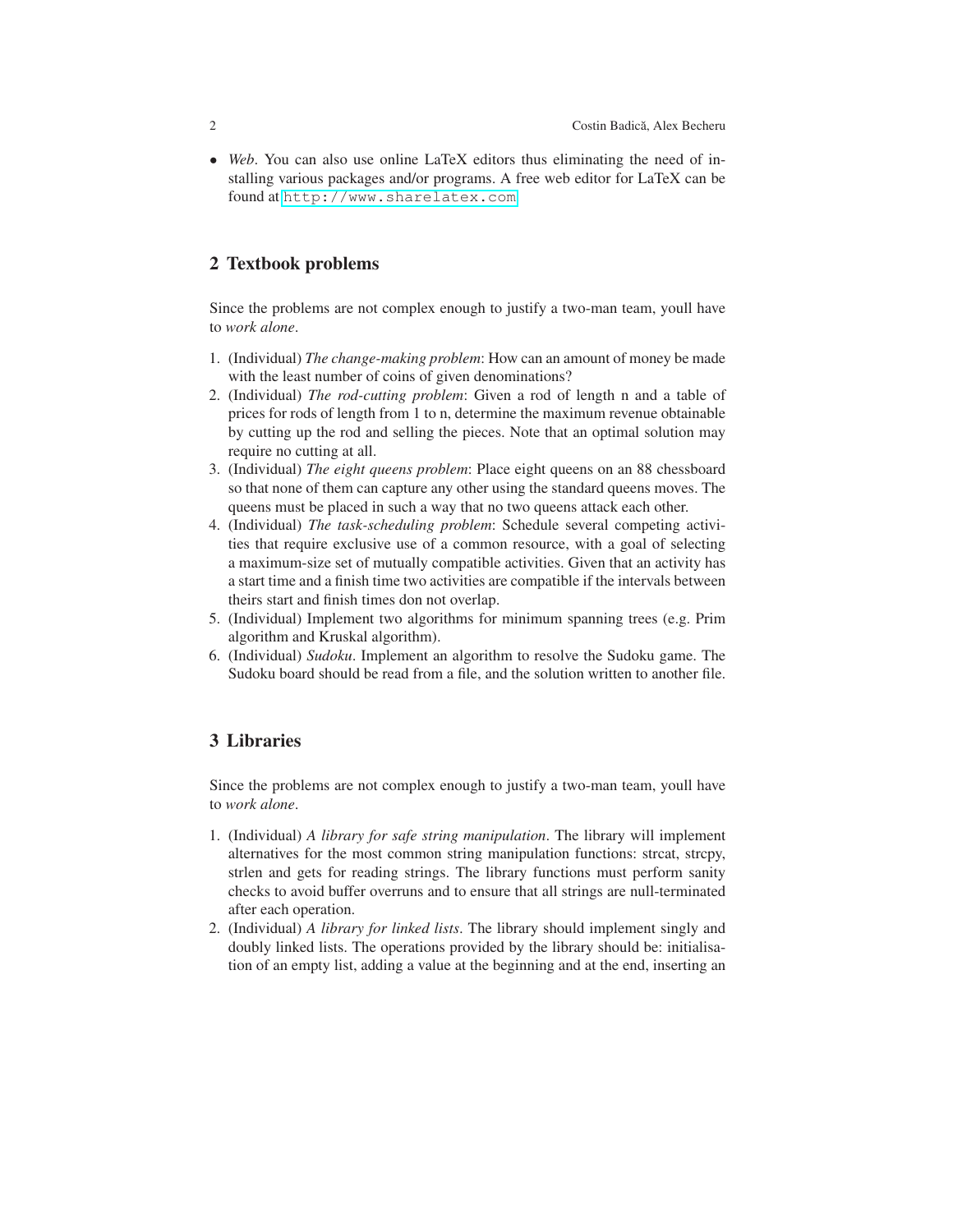item at a specified position, removing an item at a specified position, computing the length of a list and appending two lists.

- 3. (Individual) *A library for binary search trees (BST)*. The library should provide opera- tions for: creating an empty tree, inserting a node into a tree, deleting a node and at least two different traversal strategies the traversal functions must accept a function which will be passed the current element.
- 4. (Individual) *A library for priority queues using heaps*. The library should implement both min-priority queues and max-priority queues. The library should provide operations for inserting an element with a certain priority, finding the maximum/minimum element, extracting the maximum/minimum element and altering an elements priority.
- 5. (Individual) *A library for hash tables*. Collisions should be resolved by chaining. The size of the hash table should be dynamically adjusted to accommodate as many keys as necessary.
- 6. (Individual) *A library for operations with large numbers*. The library should provide at least addition, subtraction, multiplication, division and taking the square root.
- 7. (Individual) *A library for operations with sparse matrices*. The library should provide at least addition and multiplication.
- 8. (Individual) *A library for associative arrays implemented using prefix trees (tries)*. The array will accept string keys and values of any type and it will expose the following functionality: adding a new value indexed by a key, reassigning the value for a key and look-up for key values.
- 9. (Individual) *A library for representing oriented graphs*. The library should allow to insert vertices, remove vertices, traverse the graph depth-first and breadthfirst.
- 10. (Individual) *A library for disjoint sets*. Given a set of elements it is often useful to break them up or partition them into a number of separate, non-overlapping sets. A disjoint-set data structure is a data structure that keeps track of such a partitioning. The library must allow to determine which set a particular element is in (also useful for determining if two elements are in the same set) and combine or merge two sets into a single set.
- 11. (Individual) *A library for [skip list](http://en.wikipedia.org/wiki/Skip_list)*. The library should allow inserting, deleting and searching for an item.
- 12. (Individual) *A library for [bloom filters](http://en.wikipedia.org/wiki/Bloom_filter)* . The library should allow inserting and searching for an item.
- 13. (Individual) *Text editor library*. Write a library with functions that could be useful for a text editor. The library should at least contain the following functions:
	- determine if a word is present in a document.
	- determine the number of occurrences for a word in a document.
	- replace all instances of a word in a document with another given word.
	- replace specific instances of a word in a document with another given word, e.g. replace the 3rd appearance of a word with another given word.
	- create a sorted list of words by the number of occurrences in a document.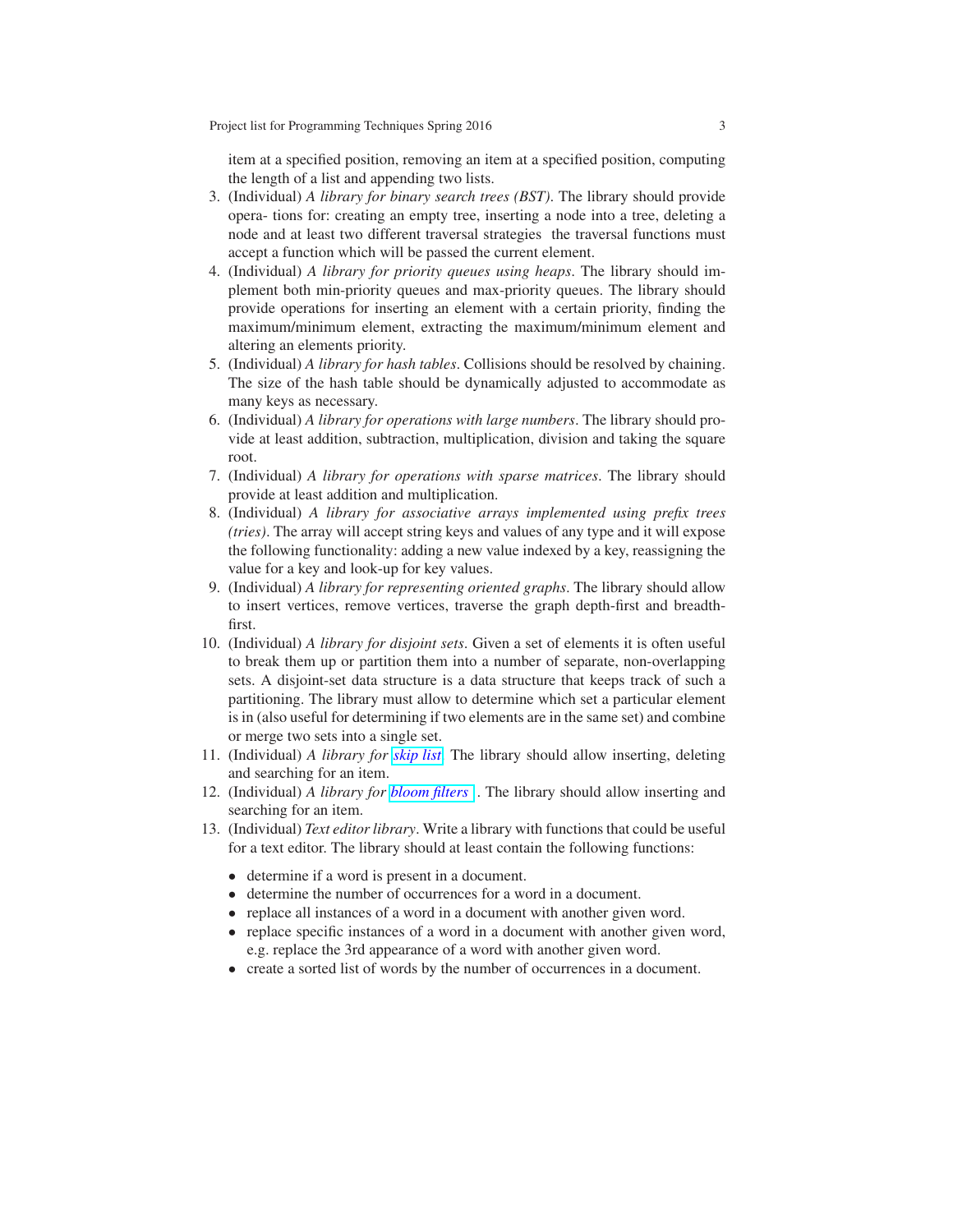- 14. (Individual) *A library for matrix functions*. Write a library with functions usefull for a matrix. The library should at least contain the following functions:
	- a. add two matrices
	- b. rise a matrix to a given power
	- c. determine the elements on the secondary diagonal
	- d. determine if the matrix is upper triangular or lowe triangular.
	- e. determine if a matrix is mirrored considering either the the first or second diagonal.

## 4 Applications

Applications 3, 4, 5, 6, 7, 8, 9, 10, 11, 12 and 13 are complex so they will require a two man team.

- 1. (Individual) *Todo list* Write a command line application that will have the functionalities of a todo list:
	- Prompt the user to enter a chore or task. Store the tasks in a permanent location so that the tasks persists when the program in restarted.
	- Tasks may be categorised by into different categories, allow the user to interact with these categories (create, delete, modify).
	- Allow the user to enter as many tasks as desired but stop entering tasks by entering a blank task. *Do not store the blank task*.
	- Tasks may also have priorities, allow the user to sort the tasks by priority.
	- Display all tasks, or display by category.
	- Allow the user to remove a task, to signify it's been completed.
- 2. (Individual) Since programming is such a sedentary job programmers need to watch their weight. The programmers in a company have access to all sorts of snacks in the cafeteria (with varying caloric intake), but they also have access to a gym and various activities that help them burn calories so that they maintain their weight. Given a list of activities and their caloric impact write a program that finds a combination of activities that keep the caloric intake to 0. Your program should take its input from a file. You can use any format for the input as long as it gives the name of the activity and the caloric intake (which should be a positive for snacks and negative for activities that burn calories). Print the list of activities to stdout if a solution is found or the message no solution otherwise.
- 3. (Team of 2) Write an interpreter for a simple language that recognizes both negative and positive integer constants, variable assignment and the basic mathematical operators:  $+,-,*,/$  and  $\wedge$  for exponentiation. Once read the expressions should be represented as binary trees which will be used to compute the result. The interpreter should present the user with a [Read Eval Print Loop \(REPL\).](http://en.wikipedia.org/wiki/Read%E2%80%93eval%E2%80%93print_loop) An example session in the interpreter would look like this: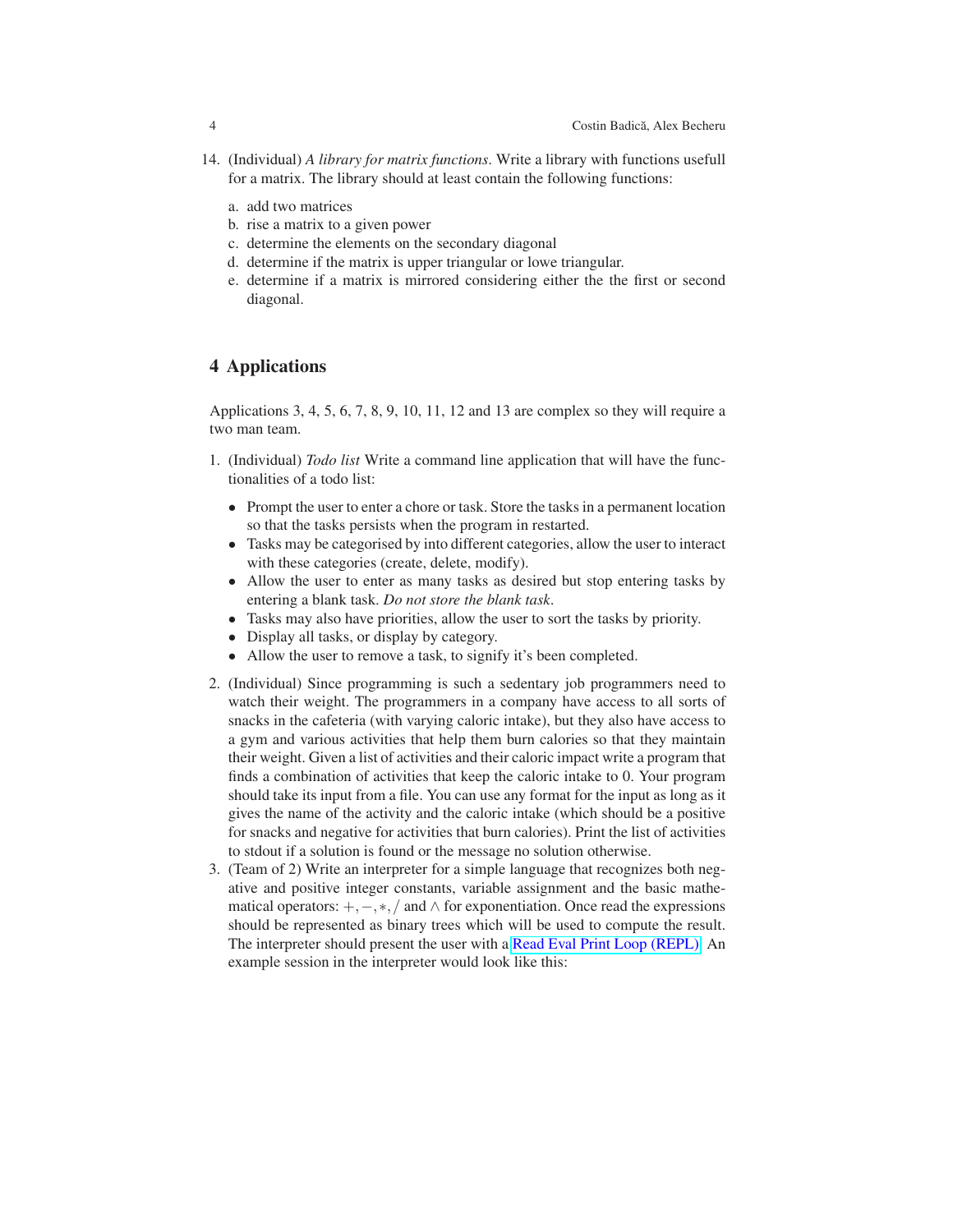Project list for Programming Techniques Spring 2016 5

```
> a = 6- 6
> b = 2- 2
> a^2 + 2*b + 2- 42
```
Where  $>$  is the interpreter prompt and  $-$  is prepended to the results of the last expression evaluated.

- 4. (Team of 2) Write a simple shell with the following built-in functionality: listing files (sorted in natural order), showing the content of a file and showing the number of words and lines in a file. You can see how the linux ls -l, cat and wc commands behave for inspiration.
- 5. (Team of 2) Write an interpreter for evaluating polynomials represented using linked lists. The interpreter should allow for addition, subtraction and evaluation of a polynomial. The interpreter should provide a syntax similar to that specified in problem 2.
- 6. (Team of 2) Write a dictionary application. The dictionary should allow for inserting a word, updating the definition of an existing word and looking up definition of a word. Note that a word may have multiple definitions attached to it. The dictionary should use files for storing and loading its data.
- 7. (Team of 2) Write a spell checker using the [Levenshtein distance.](http://en.wikipedia.org/wiki/Levenshtein_distance) The spellchecker will take an input file and it will output a list of misspelled words and the suggestions for them on stdout.
- 8. (Team of 2) Write a database system that will keep track of the students (name, grade and attendance rate) in Programming Techniques. The database will use binary files for storing data and it will provide the following operations: insert a new entry, update an entry, delete an entry and do queries (by name using the [soundex](http://en.wikipedia.org/wiki/Soundex) algorithm, by grade and by attendance rate).
- 9. (Team of 2) Write a program that generates random text that reads well by using the Markov chains. The program will read text from a file. Start by reading the first two words (i.e. sequences of characters delimited by one or more spaces) from the file, say w1 and w2. Using the pair  $(w1, w2)$  as a key insert the word following them,  $w3$ , in a hash table. Replace the pair  $(w1, w2)$  with  $(w2, w3)$  and repeat until the end of the file. Note that each key made out of a pair of words will have a list of words as a value. In order to generate text start with the first key in the hash table (w1, w2), print w1 and w2, and then randomly pick one of he words in the list associated to the key, w3, and replace the key by (w2, w3). Repeat the process for a fixed number of steps.
- 10. (Team of 2) Write an application that shows information about train schedules and determine the shortest or cheapest route for a train from point A to point B. The routes and other data must be kept in files that can be updated via the application. Additional restrictions by the user need to be considered when suggesting a route:
	- a. train conditions, e.g. if the train has a restaurant waggon or not.